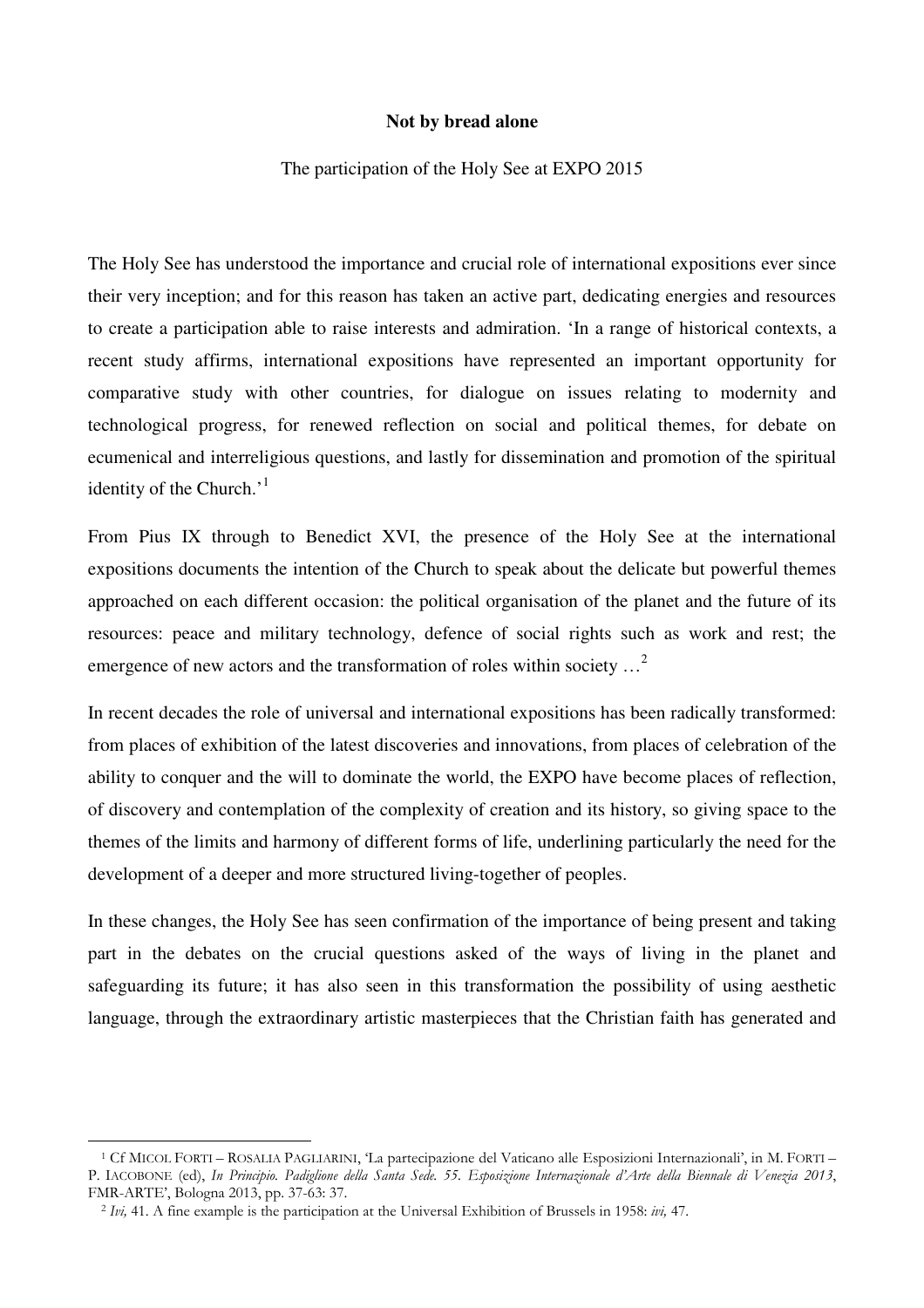also making use of the most modern information and virtual communication technologies, to propose and make known anew its own cultural and spiritual message.<sup>3</sup>

Inserting itself into this consolidated and fruitful tradition, the Holy See has decided to participate in the EXPO taking place in Milan in 2015 on the theme 'Feed the Planet, Energy for Life'. The Pontifical Council for Culture, together with the Archdiocese of Milan and the Italian Episcopal Conference, has elaborated this document which expresses the meaning, objectives and contents of its participation. The text will follow the scheme indicated for a *theme statement*: in a first moment we shall explore the *Concept* and the educational project, that is the message and its meaning that are to be spread with this participation. In a second moment ('Architecture and Technology'), a first illustration shall be laid out of the structural and spatial translation of the theme, as per the intention to give the themes form and plasticity. A final point will concentrate our attention on the expositive and performative contents, on the way in which the space created shall be inhabited and brought to life, so that the communication of the themes and meanings be illustrated.

# **1. Not By Bread Alone. The message**

Food and the action of feeding are an unbeatable space of education given the force and universality of the symbolic dynamics that can be activated. Every culture has elaborated rites, symbols, stories, calendars, and rules in this area. Men and women, through the action of feeding themselves have learnt to know their own identities: their own bodies, the relations between them and with the world, with creation, time and history.

Through its own pavilion the Holy See wants to concentrate the visitors' attention on the symbolic power of the operation of feeding, on the potential for anthropological development of this dynamic. This potential is not only individual and private, but much more profoundly and efficaciously social and collective; potential that alas often we recognise only negatively, as a denunciation of injustice and inadequacy. Pope Francis recently reminded us: 'It is a scandal that there is still hunger and malnutrition in the world! It is not just a question of responding to immediate emergencies, but of addressing together, at all levels, a problem that challenges our personal and social conscience, in order to achieve a just and lasting solution. […] The challenge of hunger and malnutrition does not only have an economic or scientific dimension which regards the quantitative and qualitative aspects of the food supply chain; it also and above all has an ethical and anthropological dimension. To educate in solidarity therefore means *to educate ourselves in* 

l

<sup>3</sup> *Ivi,* 60.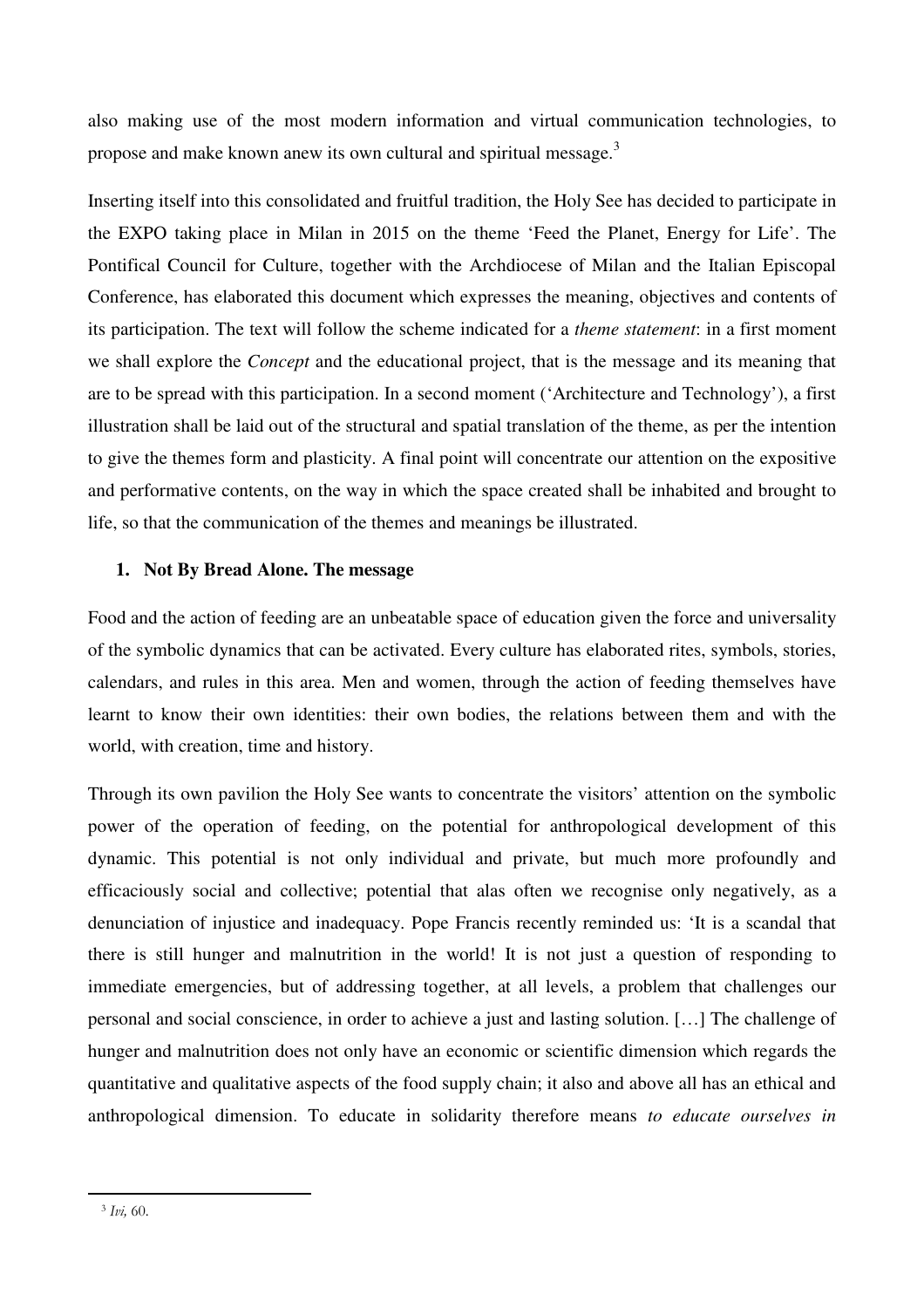*humanity*: to build a society that is truly human means to put the person and his or her dignity at the centre, always, and never to sell him out to the logic of profit.'<sup>4</sup>

Food allows us to discover who we are, if we let the operation of feeding release all its potential, as the Gospel reminds us: 'You are looking for me, Jesus said to the crowd, not because you saw signs but because you ate the loaves and were filled. Do not work for food that perishes but for the food that endures for eternal life' (Jn 6:26). Only in this way can we discover that we are truly human: when we respond to hunger, real hunger; when through food we build bonds with each other, putting ourselves in relation.

In this way, people have learnt that the gesture of feeding can become a meal, a *convivium*, a moment of meeting and of communion, a moment of education and growth. We know each other as beings made of flesh and of spirit; we have learnt to recognise ourselves as having a body, a mind, a soul; and we have learnt that each of these dimensions needs to be fed, if we wish to be truly human. We have learnt that the meal is a place in which to discover the foundation of our identity and of our being present in history: the openness to the transcendent, the quest for a relation with God.

And this *convivium* became a *sacred convivium*, a moment of communion when people can dare to have a relation with God, and indeed, where God's will to have a relation and communion with people was revealed. 'Not by bread alone does man live, but by every word which comes from the mouth of God.' This is an affirmation of the book of Deuteronomy (8:3) repeated by Jesus Christ in the gospel of Matthew (4:4) warning against the temptation to reduce man to his mere physical and material needs; and at the same time stating the idea that the action of feeding, understood integrally, is a space God created to educate people and meet them.

The destiny of the human person is to sit with all other people at the table prepared by God, in a great ecological plan, an ecology that puts the human person at the centre,<sup>5</sup> realising thereby that destiny of communion announced so many times by the prophets through the image of the great feast prepared by God: 'On this mountain the Lord of hosts will provide for all peoples, a feast of rich food and choice wines, juicy, rich food and pure, choice wines' (Is 25:6).

# **At the Table of God with the People**

l

As we have just illustrated, the message that the Holy See wishes to transmit intermingles well with the stated objectives of EXPO 2015. The experience of feeding can become a fine workshop for

<sup>4</sup> FRANCIS, *Message for World Food Day*, Vatican City, 16 October 2013.

<sup>5</sup> Cf BENEDICT XVI, *Encyclical Letter Caritas in Veritate*, Vatican City 2009, n.51.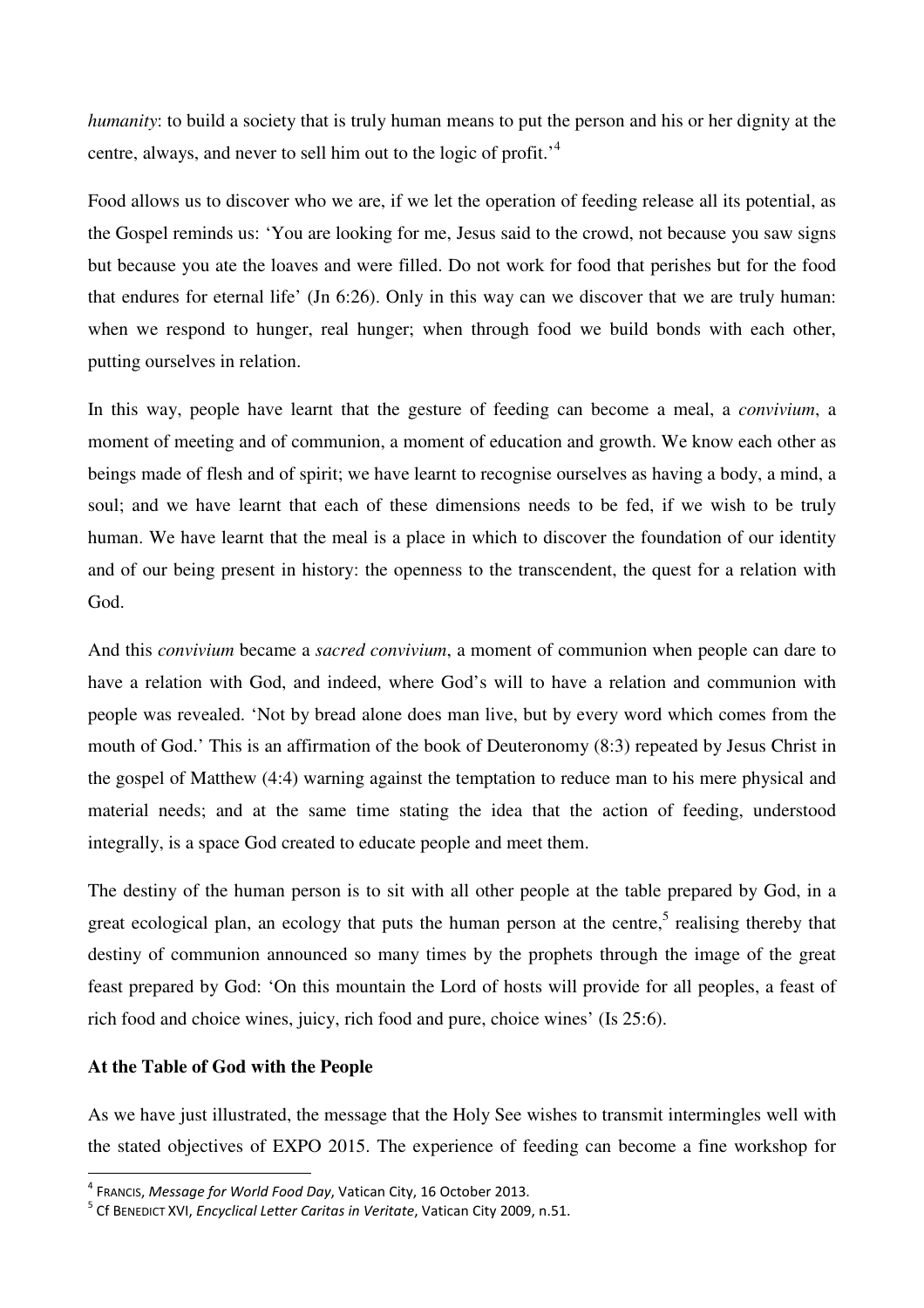learning to become adults, and growing continually. Christian thought, in as much as it seeks to articulate a reflection on the integral and unifying character of the anthropological operation of feeding, has no fear of denouncing all those dualisms that make this experience artificial and no longer true: feeding the body but forgetting the spirit; feeding oneself on culture but forgetting the destiny of the planet; feeding oneself but forgetting the hunger of others, the poverty of so many areas of the world; making the destiny of the planet one's own religion but forgetting who the human person is and our destiny.

Similar declinations are at the origin of that culture of waste which has so taken root in our society, generating inequality and dreadful situations of poverty. Pope Francis insists particularly on this theme: 'Wasting food is only one of the fruits of the "culture of waste" which often leads to sacrificing men and women to the idols of profit and consumption. It is a sad sign of the "globalization of indifference" which slowly leads us to grow "accustomed" to the suffering of others, as though it were normal.'<sup>6</sup>

Denouncing sins of this kind is not the final objective nor the only way that Christian thought takes up the theme of feeding. Indeed, such a stance of denouncing is a consequence of a reflection that above all knows how to develop the great openings and vast horizons that merit being told, one by one. Food and the anthropological operation of feeding are in fact at the heart of Christian experience and of the cultural and spiritual reflection that it has generated within history.

# **A Garden to Safeguard**

 $\overline{a}$ 

Christian reflection on food introduces us firstly to a universalist dynamic, in an opening of horizons that contemplates the communion of people between themselves and with the world. The event of creation is the telling of the first gesture of feeding and care by God for people. The universal destination of this gesture of God is immediately handed over – together with the surprising gesture of the gift of life – in the indication of a task given to each one of us: that of looking after and safeguarding creation. Creation has been entrusted to us by God as a gift so that we can look after it: it is a world to contemplate, not to consume. 'The Lord God planted a garden in Eden, in the east and placed man there whom he had fashioned. […] The Lord God took man and placed him in the garden of Eden, so that he would cultivate it and look after it' (Gen 2: 8,15). The history of Christianity is full of exemplary performances of this task; and all that the monks and the monasteries have done at the level of recovering territory, as well as all their studies on nature, as well as the conservation of culture are examples that illustrate well how the theme of feeding is at

<sup>6</sup> FRANCIS, *Message for World Food Day*, Vatican City, 16 October 2013.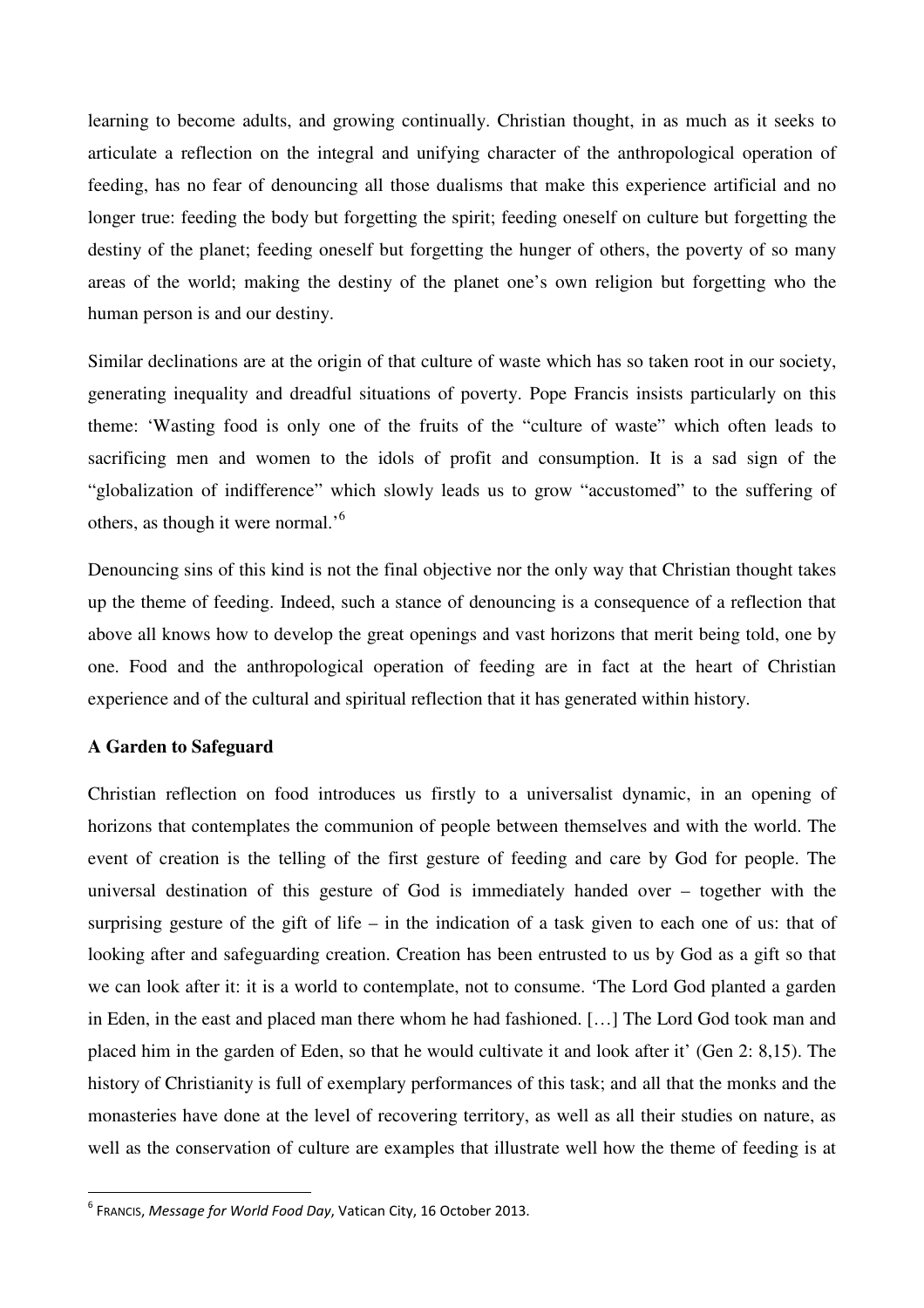the origin of all ecological reflection in a Christian key, which has as its own focal point an ecology of the human person.

Similar practices have allowed an easy translation into daily life of the value that is fundamental for the quality of life of people between themselves and for harmony with creation: the universal destination of goods. Before being mine or yours, food reminds us that creation is ours, it belongs to everybody; so the operation of feeding becomes a way to generate communion. A similar acquisition now risks being lost. Today we see much more the imposition of a consumer culture that obscures this first task tied to food and the gesture of feeding.

In this horizon, what is emerging, for example in what was just noted with the call to avoid wasting resources and the enormous lack of equality in their distribution, together with the consequent and even more serious scourge of poverty and hunger, or the equally current and serious phenomenon of pollution and wild abuse of the planet's resources, contrast with the original design of the creator and are a signal of a still more immature way of managing the action of feeding. In this situation of sin, it is almost impossible to obtain the contemplative gaze of the psalmist: 'When I see your skies, work of your fingers, the moon and the stars that you have made, what then is man?' (Ps 8:4-5). And the observation of Pope France rings true: 'in this system, which tends to devour everything which stands in the way of increased profits, whatever is fragile, like the environment, is defenceless before the interests of a deified market, which become the only rule.<sup>7</sup>

# **A Food To Share**

 $\overline{a}$ 

Christian experience also gives the theme of feeding a relational and sharing aspect, and a mark of solidarity. God uses food to show the concreteness of the bond he made with the people of Israel, a sign of his affection and predilection. The episode of the manna in the desert symbolises well this attitude, as the historical book of Nehemia synthesises it: 'Your good spirit you bestowed on them, to give them understanding; your manna you did not withhold from their mouths, and you gave them water in their thirst. Forty years in the desert you sustained them: they did not want; their garments did not become worn, and their feet did not become swollen' (Neh 9:20,21).

In his preaching Jesus Christ takes up this attitude of God, as is seen in the episodes of the multiplication of bread. The gospel of Matthew tells how Jesus summoned his disciples and said, 'My heart is moved with pity for the crowd, for they have been with me now for three days and have nothing to eat. I do not want to send them away hungry, for fear they may collapse on the way' (Mt 15:32).

<sup>7</sup> FRANCIS, Apostolic Exhortation *Evangelii Gaudium*, Vatican City 2013, n.56.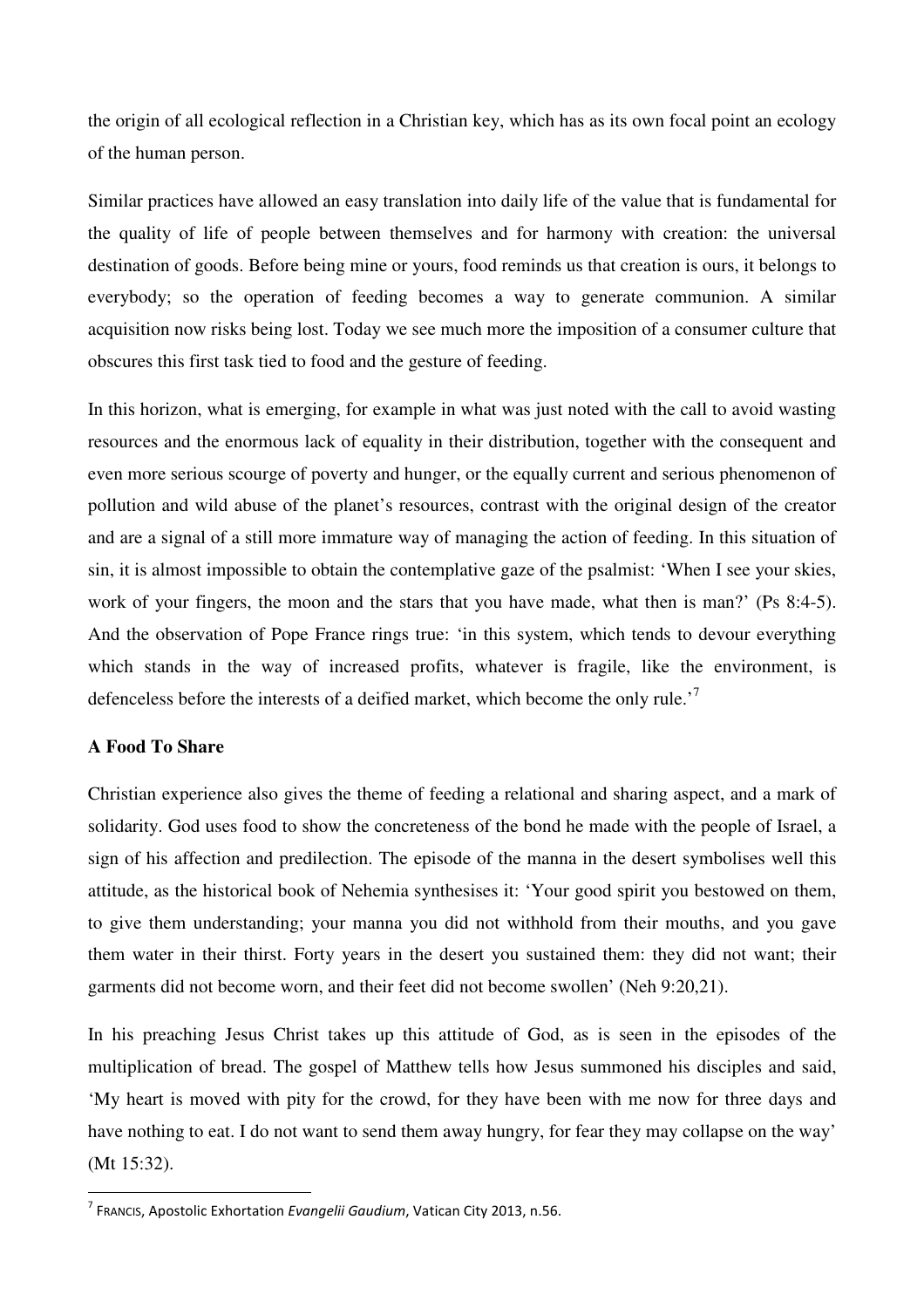In a strictly consequential logic Jesus asks that this stance be adopted by his disciples: 'Give them some food yourselves!' (Mt 14:16). The works of mercy (bodily and spiritual), at the basis of so many works of art, are an embodiment of this command to be in solidarity with the poorest and to put the poor at the centre, to have them always with us. So the most acute reflections of Pope Francis sound even more incisive: 'Can we continue to stand by when food is thrown away while people are starving? This is a case of inequality. Today everything comes under the laws of competition and the survival of the fittest, where the powerful feed upon the powerless. As a consequence, masses of people find themselves excluded and marginalized: without work, without possibilities, without any means of escape. […] The current financial crisis can make us overlook the fact that it originated in a profound human crisis: the denial of the primacy of the human person! We have created new idols. The worship of the ancient golden calf (cf. Ex 32:1-35) has returned in a new and ruthless guise in the idolatry of money and the dictatorship of an impersonal economy lacking a truly human purpose. The worldwide crisis affecting finance and the economy lays bare their imbalances and, above all, their lack of real concern for human beings; man is reduced to one of his needs alone: consumption.'<sup>8</sup>

## **An Educating Meal**

In Christian faith, food is the crossroads of a whole series of bonds (between God and men, between men, with creation) which in turn generate practices which bring people to maturity and enrich their identity. These practices concern the growth of individuals: through the discipline of food people learn much about their connection to creation and their relationship with God. Not only Christianity, but throughout the history of religions we see the instruments of *ascesis* and abstinence – that is the voluntary renouncing, often under the guide of a rule of life, in certain times of the year either of all food or of certain foods – have known how to build routes of education able to transform radically individual people or groups of people, making them examples and models of life, whose style remains valid and current even today.

Food has generated practices that aim to construct and reinforce bonds of communion: in Christianity and other religions too the meal quickly became a rite, or a moment able to assume the gesture of consuming together the food as a resource able to generate deep bonds between the participants; bonds able to modify the lives of the individuals, giving them new aims and new horizons of meaning for their actions. In this way the meal has opened up to experience of sharing and solidarity: food in this case becomes synonymous with giving, in forms that are alive in the food banks and distribution centres open to the poor.

 $\overline{a}$ 

<sup>8</sup> *Ivi*, nn. 53.55.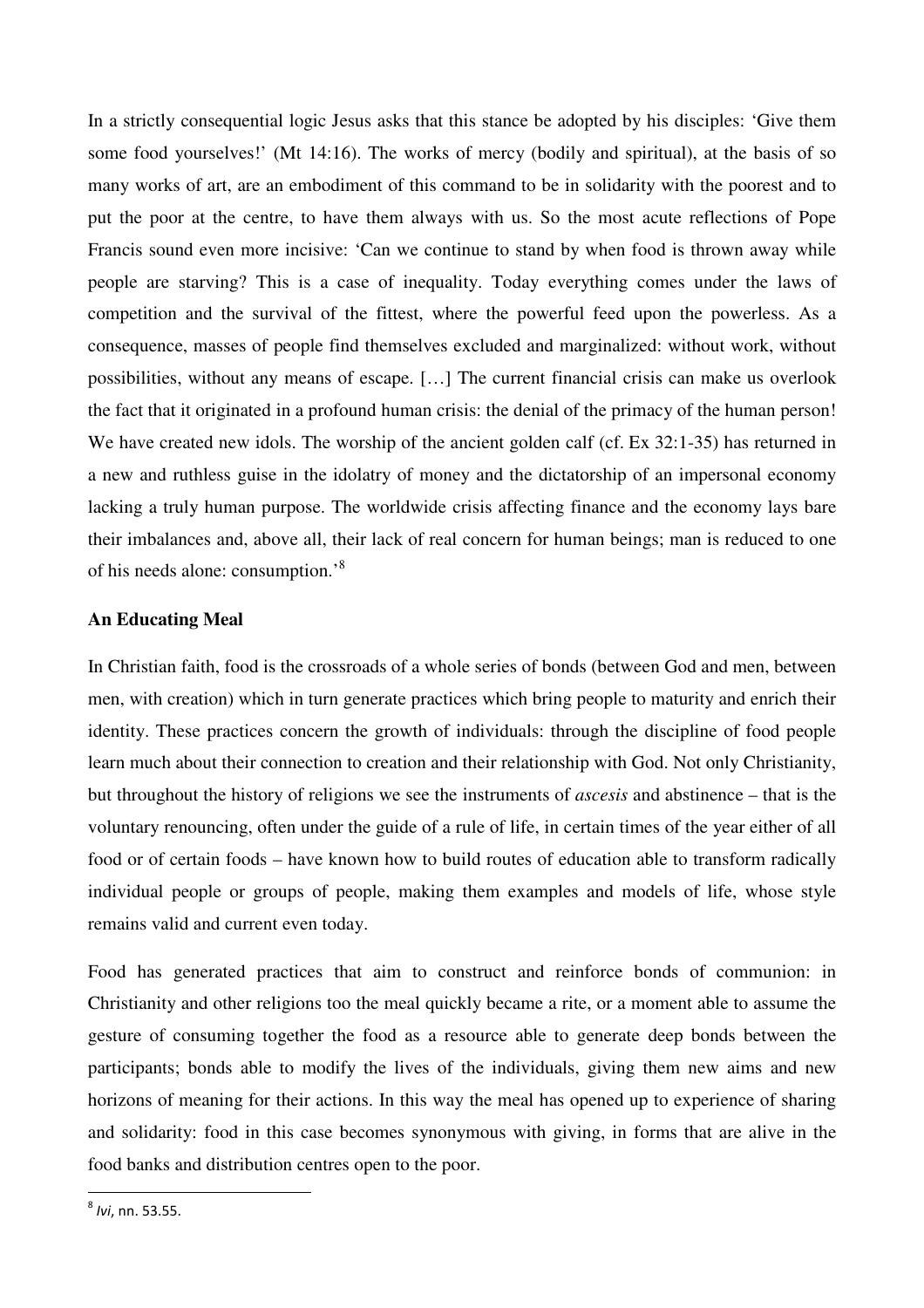In the places where food becomes a rite and instrument of education we must mention the family and the home (the hearth): the gesture of feeding becomes the vehicle of love of the parents towards the children, as is well illustrated in the gesture of a mother breast-feeding her own child. The table is the symbol of the family, of its ability to be a unified and sharing subject; in a situation of world crisis as is the current time, it becomes important to sustain the generative ability of families, even at this level. 'It is in the family, the first formative community that we learn to take care of others, for the good of the other and to love the harmony of creation and to share and enjoy its fruits, by fostering reasonable, balanced and sustainable consumption. To support and protect the family so that it educates in solidarity and respect, is a decisive step in moving towards a more equitable and humane society.<sup>'9</sup> The words of Pope Francis help us to frame properly the family dimension of education through food and feeding; and allow us to underline the absolute originality with which, in this as with in other fields analysed, the female genius contributes to the maturing of people through the experience of food, of feeding, of meals.<sup>10</sup>

## **Bread that Makes God Present**

Our reflection now reaches another dimension, a new development of the theme of nutrition. The practice of the meal quickly became in the experience of faith for the Hebrews and then the Christians, a place of memory, signalling the great gestures of God, as an admonition and teaching for men and women. 'When you have eaten your fill, and have built fine houses and lived in them, and have increased your herds and flocks, your silver and gold, and all your property, do not become haughty of heart and unmindful of the Lord, your God, who brought you out of the land of Egypt, that place of slavery; who guided you through the vast and terrible desert with its serpents and scorpions, its parched and waterless ground; who brought forth water for you from the flinty rock and fed you in the desert with manna, a food unknown to your fathers, that he might afflict you and test you, but also make you prosperous in the end' (Dt. 8:12-15).

The ritual meal has become a place in which the good is revealed that God feeds for mankind; and at the same time it is the place to see the welcoming of this good. As the apostle Paul tells: 'When you meet in one place, then, it is not to eat the Lord's supper, for in eating, each one goes ahead with his own supper, and one goes hungry while another gets drunk. Do you not have houses in which you can eat and drink? Or do you show contempt for the church of God and make those who have nothing feel ashamed?' (1 Cor 11:20ff). The history of Christianity is full of witness of the

l

<sup>9</sup> FRANCIS, *Message for World Food Day*, Vatican City, 16 October 2013.

 $10$  Once again a word from Pope Francis to describe the originality of the female genius: 'Mary was able to turn a stable into a home for Jesus, with poor swaddling clothes and an abundance of love.' FRANCIS, Apostolic Exhortation *Evangelii Gaudium*, Vatican City 2013, n.286.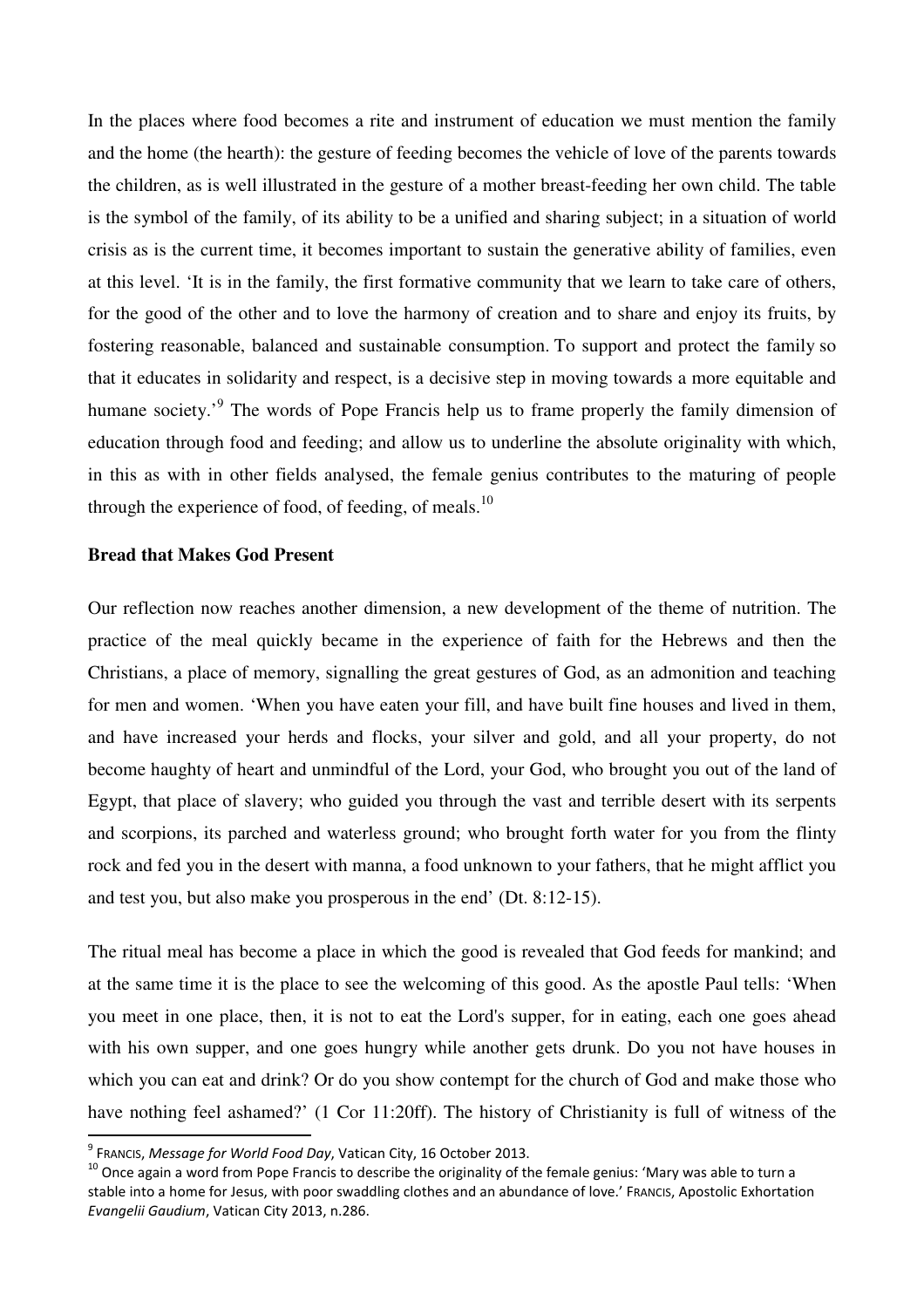love of God and verifications of the faithfulness of men. And this is because food, bread within the Christian faith is a very symbol of the presence of God amongst us.

The Christian God is an incarnate God, who is present amongst us; and who hands over the memory of his presence in the Eucharistic bread, a bread that gives life and salvation. The incarnation is the great gift of God who feeds us, as Jesus Christ said of himself: 'I am the bread of life. Your ancestors ate the manna in the desert, but they died; this is the bread that comes down from heaven so that one may eat it and not die. I am the living bread that came down from heaven; whoever eats this bread will live forever; and the bread that I will give is my flesh for the life of the world' (Jn 6:48-51). The Church recalls this gift in the very sacrament of the Eucharist, efficacious memory of the supper (the last supper is immortalised in many artistic masterpieces!) in which Jesus Christ gave the meaning of his death for the life of men, as the apostle Paul states: 'For I received from the Lord what I also handed on to you, that the Lord Jesus, on the night he was handed over, took bread, and, after he had given thanks, broke it and said, 'This is my body that is for you. Do this in remembrance of me!' (1 Cor 11:23).

Illustrated in all its ramifications, the message the Holy See wishes to transmit clearly engages with many of the themed routes that the organisers have set out for EXPO 2015. Articulating evidently the theme of the relation 'food – religion', the pavilion of the Holy See can be included especially in the route '1. The story of man, stories of food'. Due to the way the theme develops, the message of the pavilion can be connected to the itineraries '2. Feast and famine: a contemporary paradox' and '4. Sustainable food = an equitable world.' In these routes the Holy See will be helped in transmitting its message by the presence of *Caritas Internationalis* among the non-official participants, as an exponent of civil society.

#### **2. Not by bread alone. The exhibition**

Wishing to enter now in more detail in the section dedicated to the exhibition space, we take as a starting point the many practices that Christians have known how to think through and generate in history to give visibility to the contents described in the previous point. These range from the most simple and daily matters (forms of sharing and charity locally, discipline and education in the family meal setting, the prayer of so many small Christian communities with the Eucharist at the centre), and the most complex and organised (the birth of religious institutes and many forms of common life, the organisation of ways of doing things in specialised programmes and educational projects, the arising of instruments such as the charitable and humanitarian interventions, missionary works, etc.)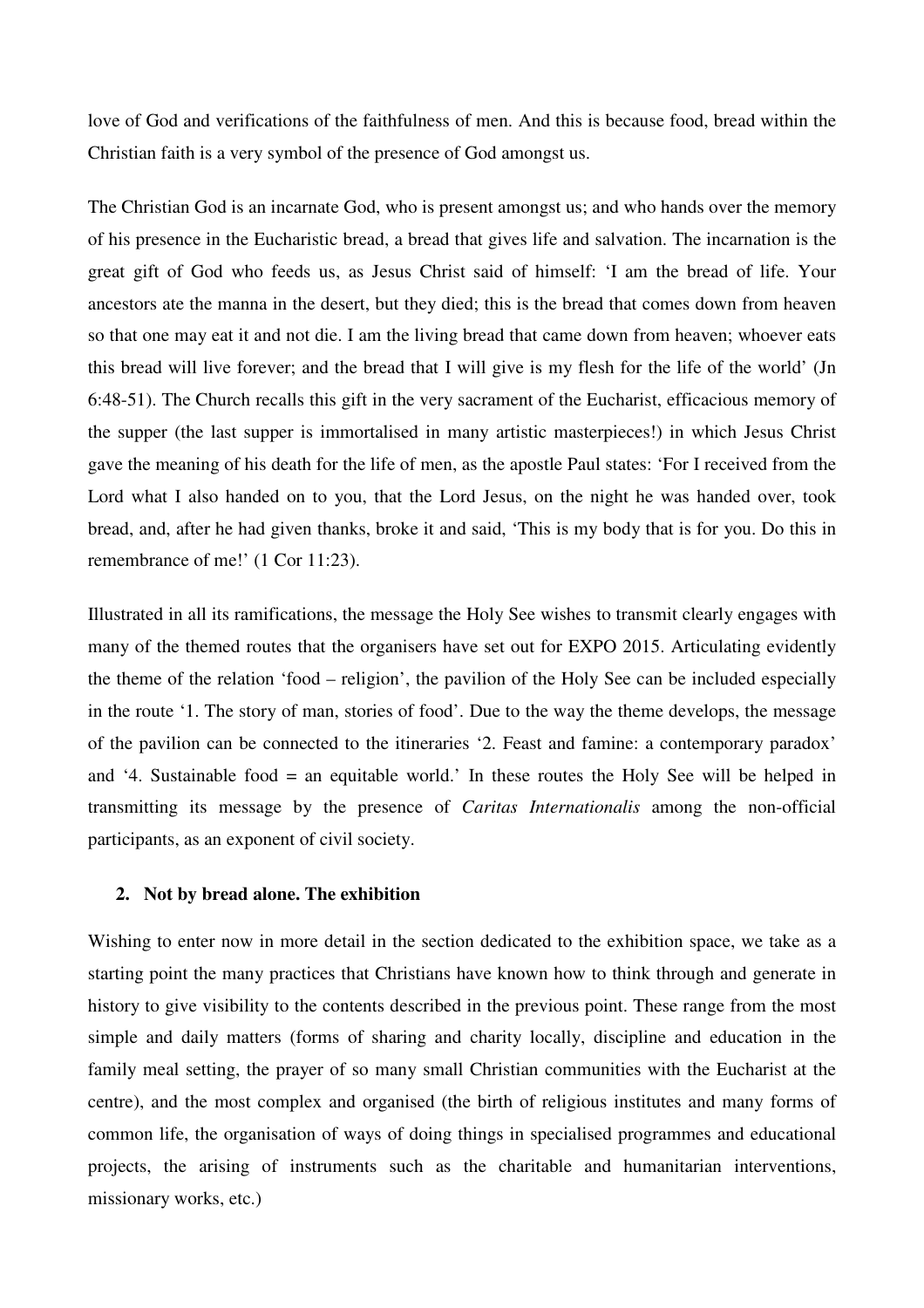### **The Figure**

On one hand the monastic life and also the conventual/religious life presents itself as an exemplary place of incarnation of the ability of an integral education tied to the operation of feeding and food. The monks and sisters, friars and brothers, male and female religious can be held as the image of men and women who make food the instrument to build up their own identity: food, nature, community life, welcoming the poor, study, prayer, are all ingredients organised into a rule so that personal and community life can be a harmonic pathway towards God. In this organisational context, the life of the individual feeds off all these ingredients; and the action of feeding and being fed structures daily life and shapes its identity.

And – we could say this is an even better representation – family life too is able to illustrate well the values that Christian reflection has tied to feeding: the meal is the moment in which the family gathers, the place of its growth, the space in which it celebrates its feasts. The hearth has become the symbol of family life, incarnation and symbolic representation of its educational potential, of its humanising capital. Christianity, as it generated monastic life, has also known how to live the human experience of the family, giving greater importance to the act of feeding and the meal as a place of growth for men and women.

The importance of every single dimension of the operation of feeding described in the preceding point has meant that the daily life of the faith associates to every action a place: the dining room (the refectory), the guest room (the guest house), the library, the garden, the cloister, the place of reunion for a family and a community (the chapter house), the church, the workplaces (the kitchen, the ambulatory, the garage) are the areas that translate into space the dimensions and actions through which Christian reflection has made known the riches and potential of the meaning of food and feeding for the faith. From these places and these actions have come the rules of life, or the instruments to teach men and women a style of life which thanks to sobriety teaches communion with men, with creation, with God. In the rule of life food is tied to *ascesis*; nature to respect and observation; community life to humility and welcoming; meeting with the poor to the certainty that all are brothers, children of the same God; to study, investigation and elevation; to prayer, silence and contemplation.

## **Description**

The pavilion of the Holy See wishes to find in this immense wave of practices those fundamental elements for its own architectonic structure, so as to provoke in the visitor the echoes of a comprehension so rich and integral in the operation of feeding. The table should be the centre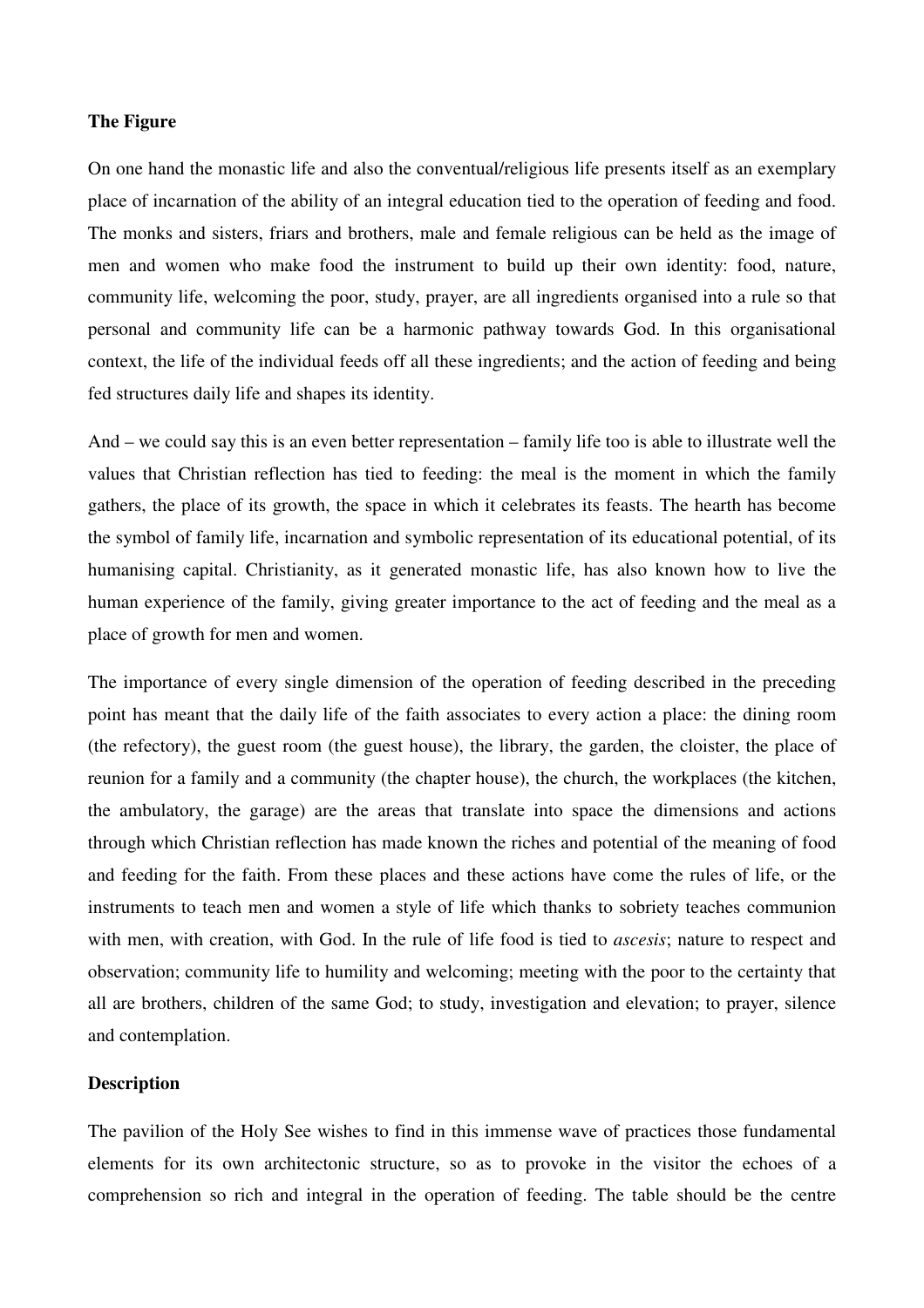around which the visitor proceeds: a table understood as an evocative instrument, a symbol that recalls and connects between them constitutive dimensions of the person, ingredients, food on which to feed. Around this centre will be the various illustrative areas of the Christian understanding of food and feeding: the hearth, the refectory understood as a place of *convivium*, of communion around the table, the *mensa* open to poor, the table of charity, space of opening and welcoming of others, place of sharing and solidarity as once was the *foresteria* in so many religious houses and today the many initiatives tied to charity; the study, place of the library, space of nutrition of the mind and of the soul, place without which the human person loses an essential dimension of his identity; the church, place of quest and encounter with God, place where God personally feeds men with his bread, the garden, place of the relationship with nature, as for the monks memory of Eden in which God has placed us so that we would cultivate and look after it.

Having the table at its heart, the pavilion intends to immerse the visitors in this climate. In a few steps we shall be called to live a pathway in memory, an experience of feeding. Contemplating works of art, interacting with things capable of activating their senses and imagination, the visitors will be led through paths that remind them of the many forms the table of communion with God, with men and with the world take up to feed their lives, making them mature, immerging them in history, making them actors responsible for the construction of the future of humanity.

The table, the banquet, the hearth, the refectory. Through a work of stylisation, this space will work as a portico, that architectural element that in the classical period structure the houses, used later in monasteries in the figure of the cloister. The portico had the function of a connecting gallery and place of harmonisation between the different spaces tied to the intimate and private dimensions of life on one side, and on the other the social and public ones, almost as a court *ante litteram*, a courtyard, a space of sharing and encounter with the individual/personal moment and the social/community moment. A place of interface, of communication and exchange, the experience of feeding that the pavilion intends to allow the visitors to experience is that tied to the deep meaning of the banquet: the experience of a reconstruction of your own identity, of a 're-facing' of the self, in the sense of a *reficere* which is at the basis of the very concept of the refectory. A *reficere* made possible by the plural nature of food which men need to feed themselves: material and spiritual, cultural and community, daily and festive, personal and sharing, secular and sacred.

## **Practical Imagination**

To live a similar experience, it is necessary to curate carefully the style of the architectonic proposal. The structure will recall immediately and clearly the values of sobriety, respect for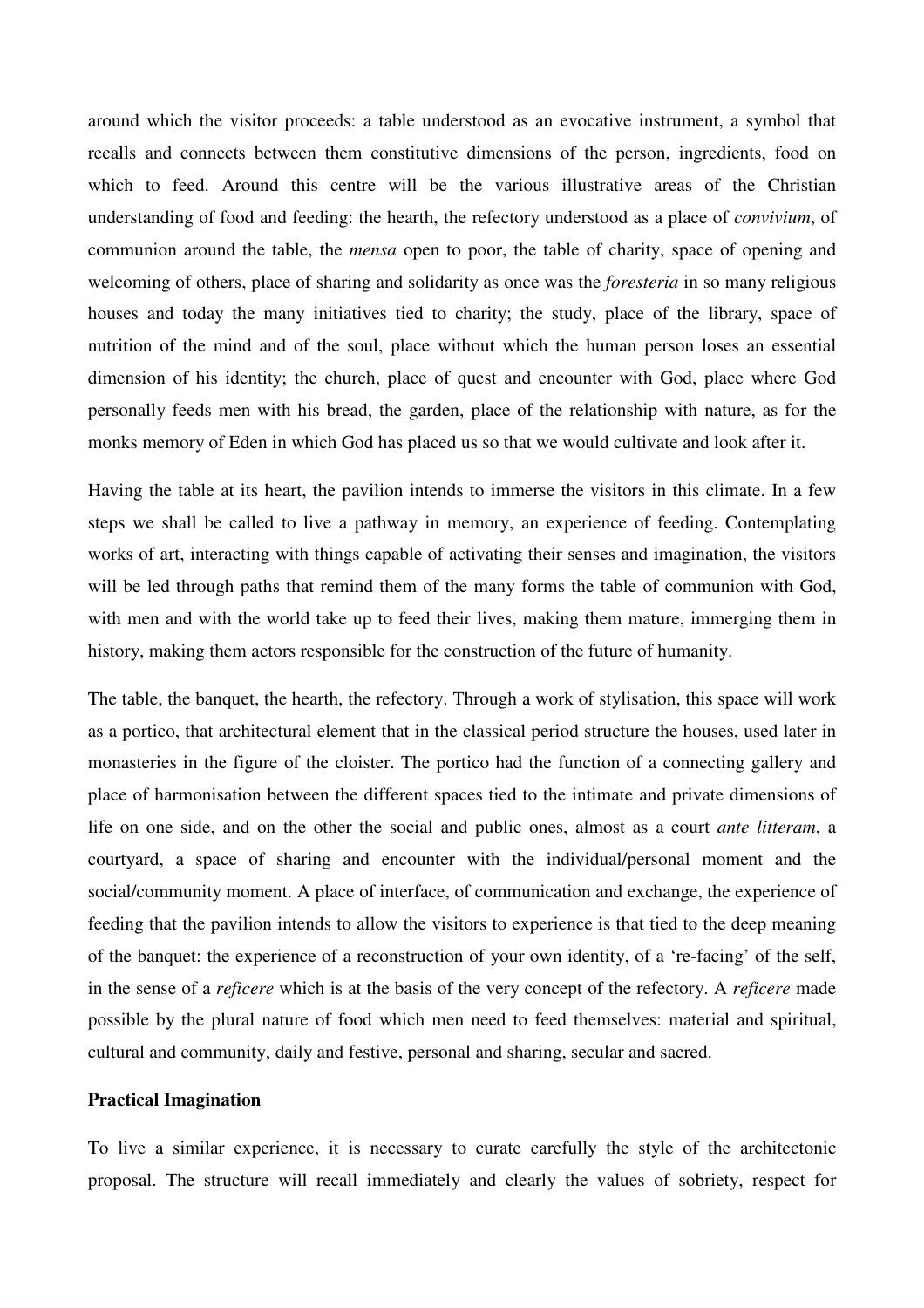creation, welcoming and communion. It will allow understanding of how the ideals of feeding memory provides have not only a past, but also a future. Sobriety, *ascesis*, respect, attention, sharing are words that can easily enrich and enlarge the space of terms such as ecology, safeguarding of creation, solidarity.

Sober, the pavilion will help give a future to memory illustrated by new technologies: projections, multimedial animation and interactive shows will be the instruments used to illustrate the theme and allow the visitors to live an experience that awakes their emotions and provokes their reflection and engagement.

Specifically, the pavilion will guide the visitors along a journey made of concentrations through fascination and wonder; to reach a successive stage of being a contemplative place, that entrusts to works of art the task of opening the mind of people to the many meanings of feeding; to continue then with an interactive space, dedicated especially to the younger generations, that will stimulate the imagination, developing associations of meaning that deepen reflection; to conclude in a final moment by landing on the so many forms with which Christian experience continues in the present through the act of feeding to construct the future of our history.

The pavilion will have also a space reserved for short presentations, for listening and conversation with those who desire it, and allowing the distribution of informative material for reflection. It will be an agile structure allowing for the flux of thousands of people expected. Agility is an essential element, if the experience imagined above is to work for the many visitors who will cross this space.

## **3. Not By Bread Alone. The representation**

The pavilion wishes to tell all of our themes announced in the first point through the instruments of the pathway and interest. From the story of creation to the most current forms of solidarity, using the classical artistic languages and most advanced forms of media communication, the visitors will be immersed in an experience that engages them and interrogates them on their way of conceiving food, nutriment as a place of education and communication, as an instrument of sharing and solidarity, as a form linking ourselves, God, the world. We shall use the fascination for the arts, present both physically and virtually to cause marvel and invite reflection.

The table, the refectory shall be the portico, the 'courtyard of the gentiles', place of listening and encounter, it shall be a piazza that welcomes and invites to the encounter and to dialogue; it shall be the stage on which our dreams shall be set, for our questions, fears, errors. It shall be especially a